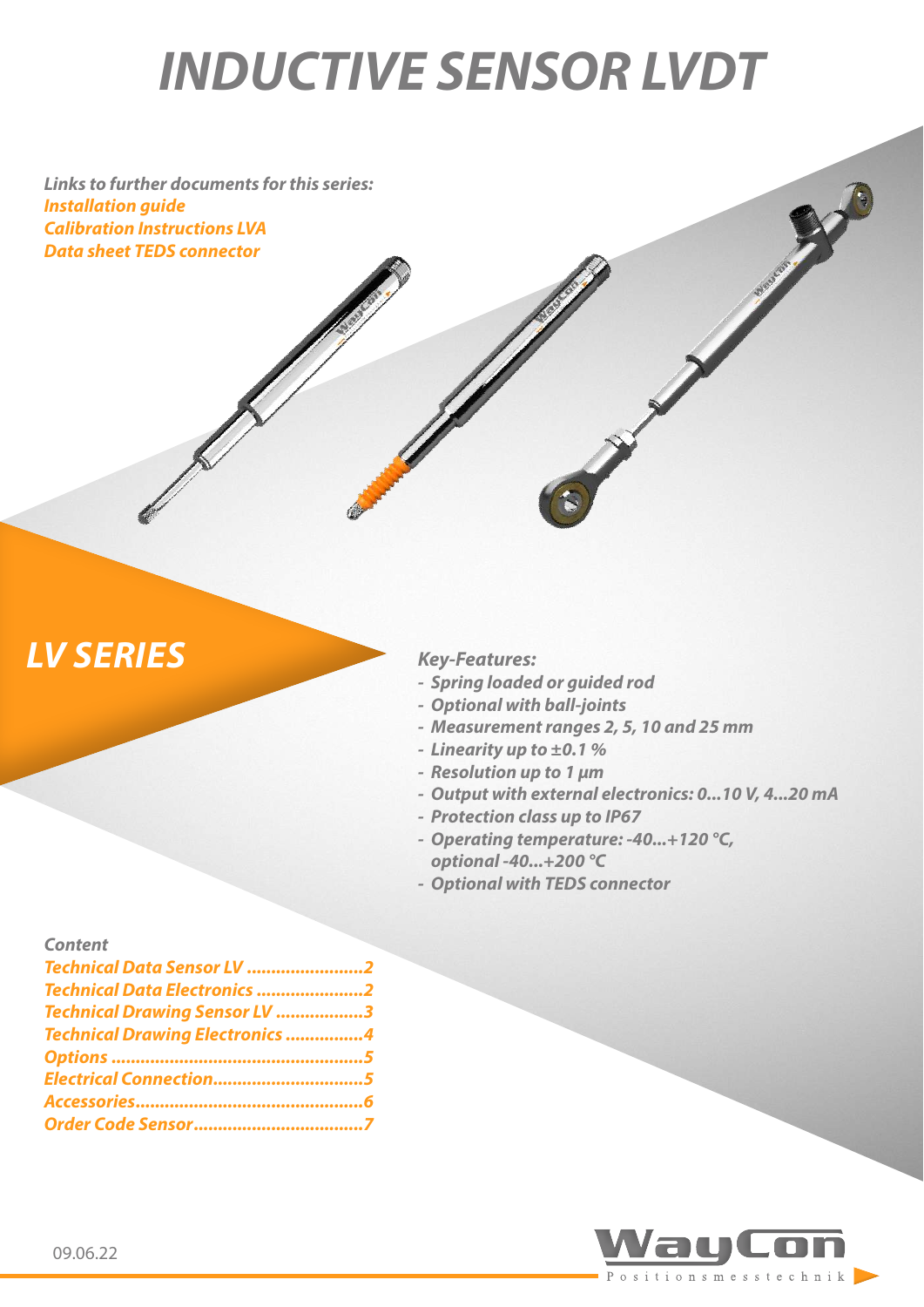# <span id="page-1-0"></span>**TECHNICAL DATA SENSOR LV**

| Measurement range MR                        | [mm]                    | $\overline{2}$                                                                                            | 5                                                                                   | 10                 | 25  |
|---------------------------------------------|-------------------------|-----------------------------------------------------------------------------------------------------------|-------------------------------------------------------------------------------------|--------------------|-----|
| Linearity <sup>1)</sup>                     | $\lceil 96 \rceil$      | ±0.2                                                                                                      |                                                                                     |                    |     |
| Improved linearity (optional) <sup>1)</sup> | [%]                     |                                                                                                           |                                                                                     | ±0.1               |     |
| Resolution                                  | [µm]                    | 0.8                                                                                                       |                                                                                     | 1                  |     |
| Sensitivity                                 | [mV/V/mm]               | 68                                                                                                        | 74                                                                                  | 64                 | 41  |
| Calibrated at                               |                         |                                                                                                           |                                                                                     | $3V_{RMS}$ / 5 kHz |     |
| <b>Excitation voltage</b>                   | [V <sub>RMS</sub> ]     |                                                                                                           |                                                                                     | 110                |     |
| <b>Excitation frequency</b>                 | [kHz]                   |                                                                                                           |                                                                                     | 210                |     |
| Connection                                  |                         |                                                                                                           | connector output M12, axial or cable output, axial (TPE cable, standard length 2 m) |                    |     |
| Cable length to electronics max.            | [ <sub>m</sub> ]        |                                                                                                           | 100                                                                                 |                    |     |
| <b>Protection class</b>                     |                         | versions without bellow (T / S / G): IP65<br>version with bellow (TF): IP67                               |                                                                                     |                    |     |
| Operating temperature                       | $\lceil^{\circ}C\rceil$ | -40+120 (version with 5 pole connector up to $+85$ ) / optional: -40+200 <sup>2)</sup>                    |                                                                                     |                    |     |
| Temperature coefficient <sup>1)</sup>       | [%/K]                   | ±0.02                                                                                                     |                                                                                     |                    |     |
| Versions <sup>3)</sup>                      |                         | spring-loaded rod with bellow (TF) or without bellow (T), guided rod (S), guided rod with ball joints (G) |                                                                                     |                    |     |
| Spring force MR centre (version TF)         | [N]                     | 1.5                                                                                                       | 1.7                                                                                 |                    |     |
| Spring force MR centre (version T)          | [N]                     | 1.4                                                                                                       | 1.5                                                                                 | 1.6                | 1.5 |
| Spring constant (version TF)                | [N/mm]                  | 0.15                                                                                                      |                                                                                     |                    |     |
| Spring constant (version T)                 | [N/mm]                  | 0.09<br>0.12                                                                                              |                                                                                     |                    |     |
| Motion frequency (1 mm stroke)              | [Hz]                    | max. 100<br>max. 70<br>max. 25                                                                            |                                                                                     |                    |     |
| Mounting                                    | [mm]                    | clamping shaft: Ø 8 h6 or housing: Ø 12                                                                   |                                                                                     |                    |     |
| Housing                                     |                         | nickel-plated steel                                                                                       |                                                                                     |                    |     |
| Weight (without cable)                      | [g]                     | 50                                                                                                        | 55                                                                                  | 60                 | 80  |
| Weight version G (without cable)            | [g]                     | 90                                                                                                        | 95                                                                                  | 100                | 120 |

1) Based on the measurement range

<sup>2)</sup> Not available with connector output, 5 pole cable output or bellow. Changed cable output with PFA cable see <u>"Options" page 5</u>.

<sup>3)</sup> Versions with guided rod (S) or ball joints (G) are protected against falling out of the rod. Version with bellow (TF) not available for measurement range 25 mm.

#### **TECHNICAL DATA ELECTRONICS**

|                                     |                      | <b>DIN rail electronics LVA</b>   | Cable electronics LVC <sup>1)</sup> |  |
|-------------------------------------|----------------------|-----------------------------------|-------------------------------------|--|
| Output                              |                      | $0.10$ V / 4 $.20$ mA             |                                     |  |
| Linearity <sup>1)</sup>             | [% F.S.]             | $<\pm 0.01$                       |                                     |  |
| <b>Noise</b>                        | [mV <sub>RMS</sub> ] | $20$                              | <5 (DC20 MHz)                       |  |
| Supply                              | [VDC]                | 1836                              | $24 \pm 10 \%$                      |  |
| Current consumption (without load)  | [mA]                 | <80 (at 24 V) / <100 (at 18 V)    | $<$ 80 (at 24 V)                    |  |
| Isolation voltage                   | [VDC]                | 500                               |                                     |  |
| Isolation resistance                |                      | 1 G $\Omega$ at 500 VDC           |                                     |  |
| Cut-off frequency                   |                      | max. 10 % of excitation frequency |                                     |  |
| Sensor supply                       | $[V_{\rm RMS}]$      | 3<br>4                            |                                     |  |
| Carrier frequency                   | [kHz]                | 5                                 |                                     |  |
| Protection class                    |                      | <b>IP40</b>                       |                                     |  |
| Operating temperature               | [°C]                 | $-25+85$                          |                                     |  |
| Storage temperature                 | [°C]                 | $-25+85$                          |                                     |  |
| Temperature coefficient sensitivity | [% F.S./K]           | $< \pm 0.04$<br>$< \pm 0.02$      |                                     |  |
| Temperature coefficient zero point  | [% F.S./K]           | $< \pm 0.015$<br>$< \pm 0.01$     |                                     |  |
| Mounting                            |                      | DIN rail<br>2 x mounting holes M3 |                                     |  |
| Housing                             |                      | Polyamide PA6.6                   | Aluminium anodised                  |  |

<sup>1)</sup> Available for a measurement range up to 10 mm.

<sup>2)</sup> To achieve an optimal measuring result, it is recommended to power up the electronics for 10 minutes before the measurement.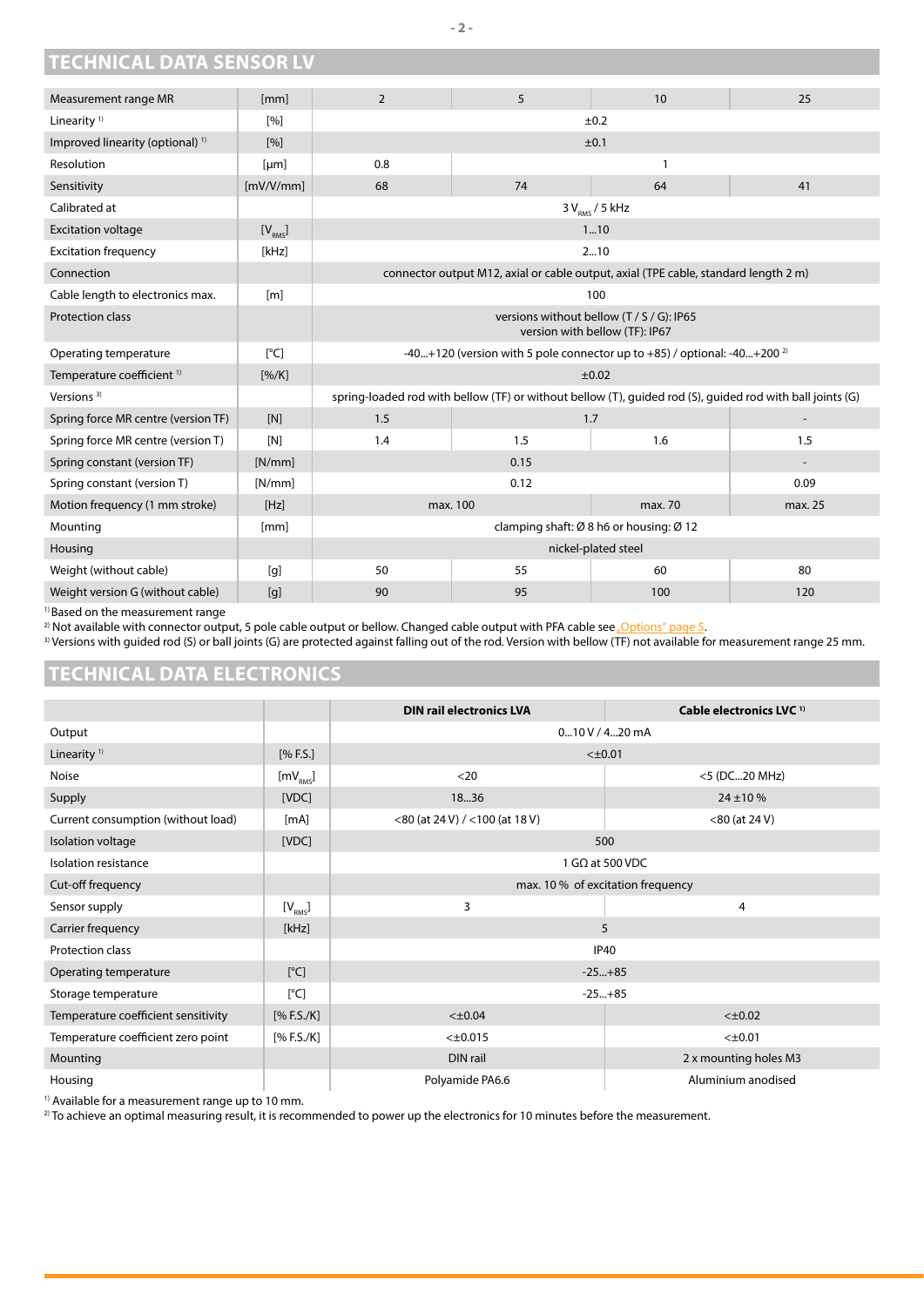# <span id="page-2-0"></span>**TECHNICAL DRAWING SENSOR LV**



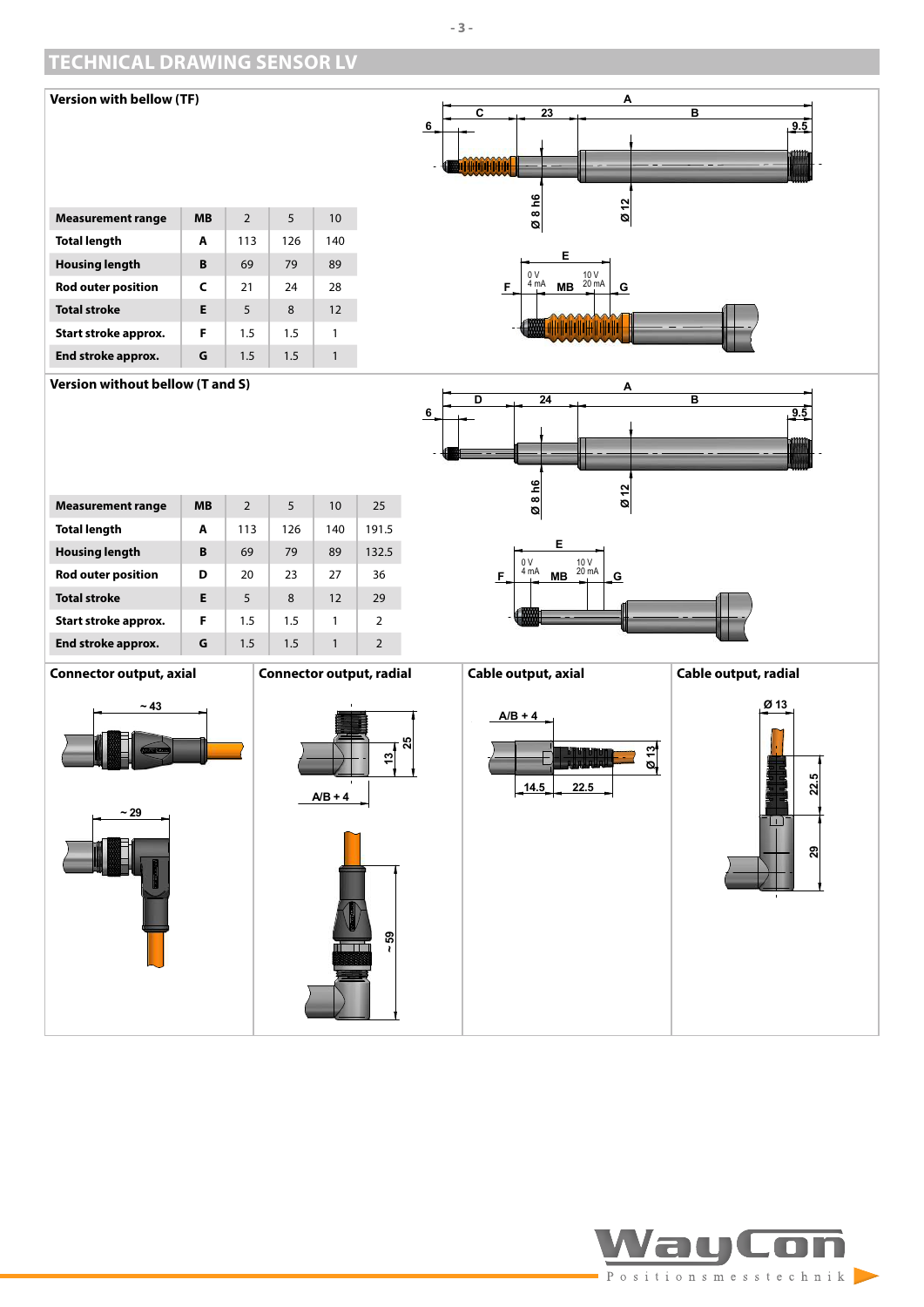# <span id="page-3-0"></span>**TECHNICAL DRAWING SENSOR LV**



# **TECHNICAL DRAWING ELECTRONICS**



**- 4 -**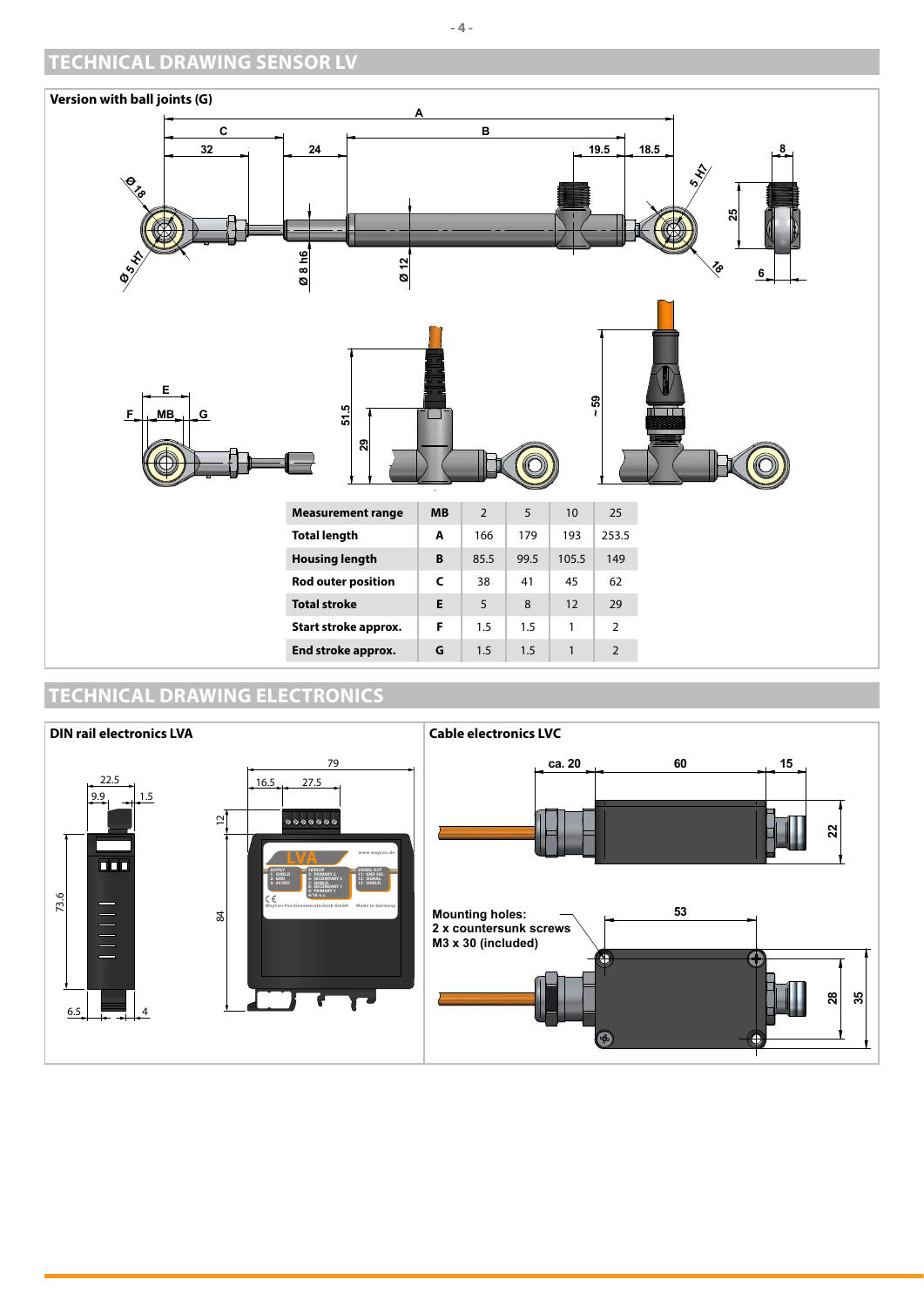# <span id="page-4-1"></span><span id="page-4-0"></span>**OPTIONS**

| <b>Option</b>                                                                                                                                      | Order code       | <b>Description</b>                                                                                                                                                                    |                                                                                                                                     |
|----------------------------------------------------------------------------------------------------------------------------------------------------|------------------|---------------------------------------------------------------------------------------------------------------------------------------------------------------------------------------|-------------------------------------------------------------------------------------------------------------------------------------|
| Improved linearity                                                                                                                                 | L <sub>10</sub>  | The sensors linearity is improved to $\pm 0.1$ %.                                                                                                                                     |                                                                                                                                     |
| Inverted output signal<br>(Only in combination with electronics<br>LVA or LVC)                                                                     | IN               | By default, the analog output signal of the<br>electronics increases as the rod retracts. With the<br>option IN the signal is inverted, i.e. the signal drops<br>as the rod retracts. | 10 V / 20 mA<br>inverted<br>standard<br>0V/4m/<br><b>range</b><br><b>MR</b><br>extracted $\triangleleft$<br>$\rightarrow$ retracted |
| Increased temperature range High<br>(Not in combination with TF, SA, SR or<br>5 pole cable)                                                        | H <sub>200</sub> | With this option, the temperature range of the<br>sensor is increased to -40+200 °C.<br>(Changed cable output with PFA cable see drawing.)                                            | $A/B + 4$<br><u> 역</u><br>Ø<br>14.5<br>13 <sub>1</sub>                                                                              |
| <b>TEDS</b> connector<br>(in combination with cable output only,<br>not in combination with electronic LVA<br>or LVC; more information about TEDS) | TD, TDP          | TD: Assembling<br>TDP: Assembling + programming                                                                                                                                       |                                                                                                                                     |

**- 5 -**

# **ELECTRICAL CONNECTION**

| <b>Sensor LV for DIN rail electronics LVA</b>                                                |                     |                         | <b>DIN rail electronics LVA</b> |                                |                                              |                        |
|----------------------------------------------------------------------------------------------|---------------------|-------------------------|---------------------------------|--------------------------------|----------------------------------------------|------------------------|
| <b>Function</b>                                                                              | <b>Cable output</b> | <b>Connector output</b> | <b>Connection cable K4P</b>     | <b>Function</b>                | <b>Terminal</b>                              | 2 <sub>3</sub>         |
| Primary 1                                                                                    | <b>BN</b>           | Pin 1                   | <b>BN</b>                       | Shield                         |                                              |                        |
| Primary 2                                                                                    | <b>WH</b>           | Pin 2                   | WH                              | $\mathsf{GND}_\mathsf{supply}$ | $\overline{2}$                               | $\mathscr{A}$<br>n.    |
| Secondary 2                                                                                  | <b>BU</b>           | Pin 3                   | <b>BU</b>                       | $+V$                           | 3                                            |                        |
| Secondary 1                                                                                  | <b>BK</b>           | Pin <sub>4</sub>        | <b>BK</b>                       | n. c.                          | 4                                            | Ampl. @                |
|                                                                                              |                     |                         |                                 | Primary 2                      | 5                                            | Gain <sup>7</sup><br>4 |
| Connector,<br><b>M12 (male)</b><br>$\Omega$<br>$2\bigcirc$<br>3 <sup>o</sup><br>$\bigcirc$ 4 |                     |                         | Secondary 2                     | 6                              | Offset <sup><i>Ø</i></sup><br>5.             |                        |
|                                                                                              |                     |                         | Shield                          | 7                              | ना-<br>$6 -$<br>≂⊪                           |                        |
|                                                                                              |                     |                         | Secondary 1                     | 8                              | Ξ                                            |                        |
|                                                                                              |                     |                         | Primary 1                       | 9                              | El∞<br>8                                     |                        |
|                                                                                              |                     |                         | n. c.                           | 10 <sup>°</sup>                | $\mathbf{E}$<br>$9 -$                        |                        |
|                                                                                              |                     |                         | GND <sub>signal</sub>           | 11                             | $\mathbf{v}$                                 |                        |
|                                                                                              |                     |                         | Signal                          | 12                             | $\mathbf{v}$ $\mathbf{v}$<br>10 <sup>°</sup> |                        |
|                                                                                              |                     |                         | Shield                          | 13                             | 11 12 13                                     |                        |



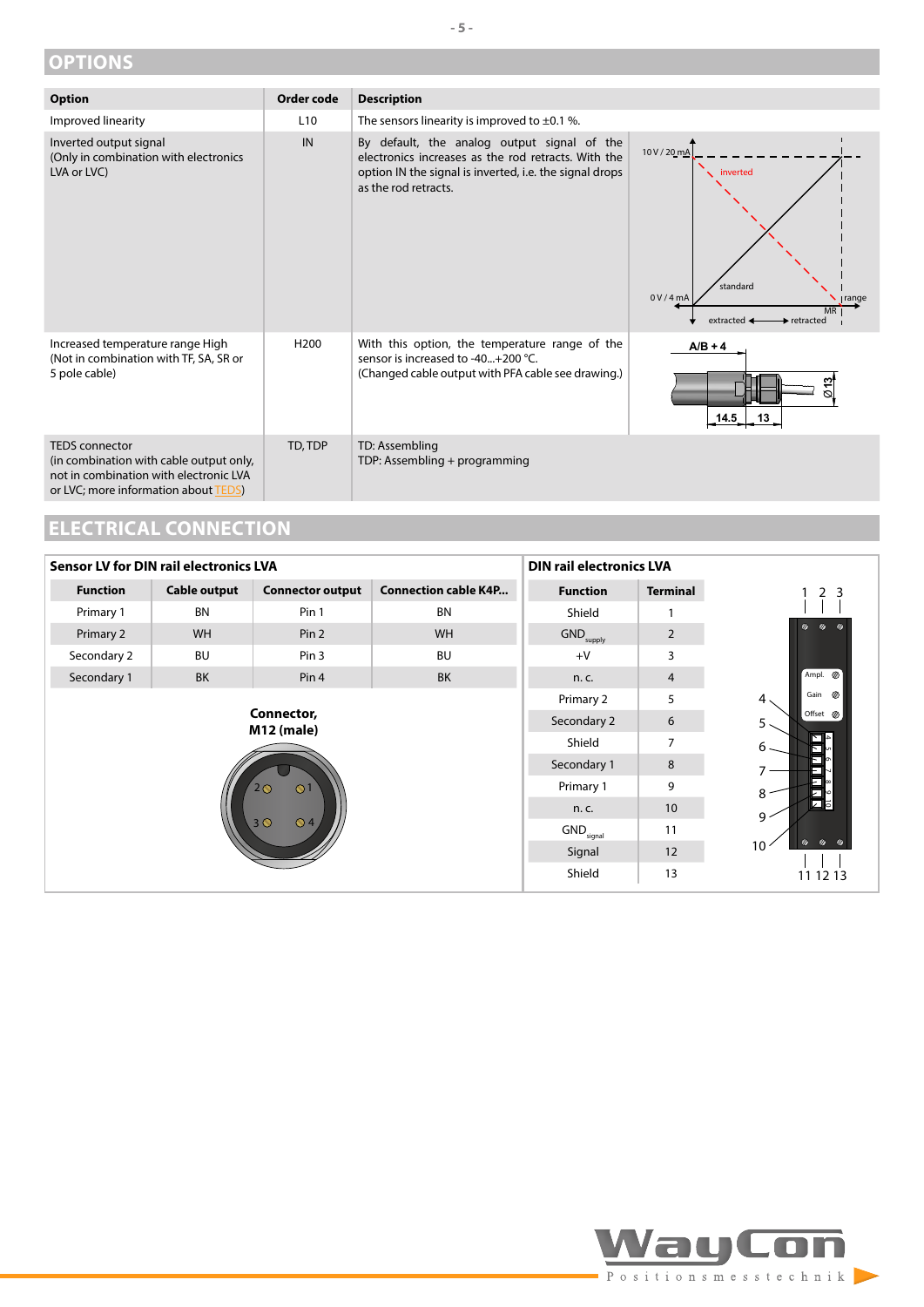# <span id="page-5-0"></span>**ELECTRICAL CONNECTION**





# **ACCESSORIES CLAMPING PIECES**



#### **Foot clamping piece FSKPA-1218, polyamide**



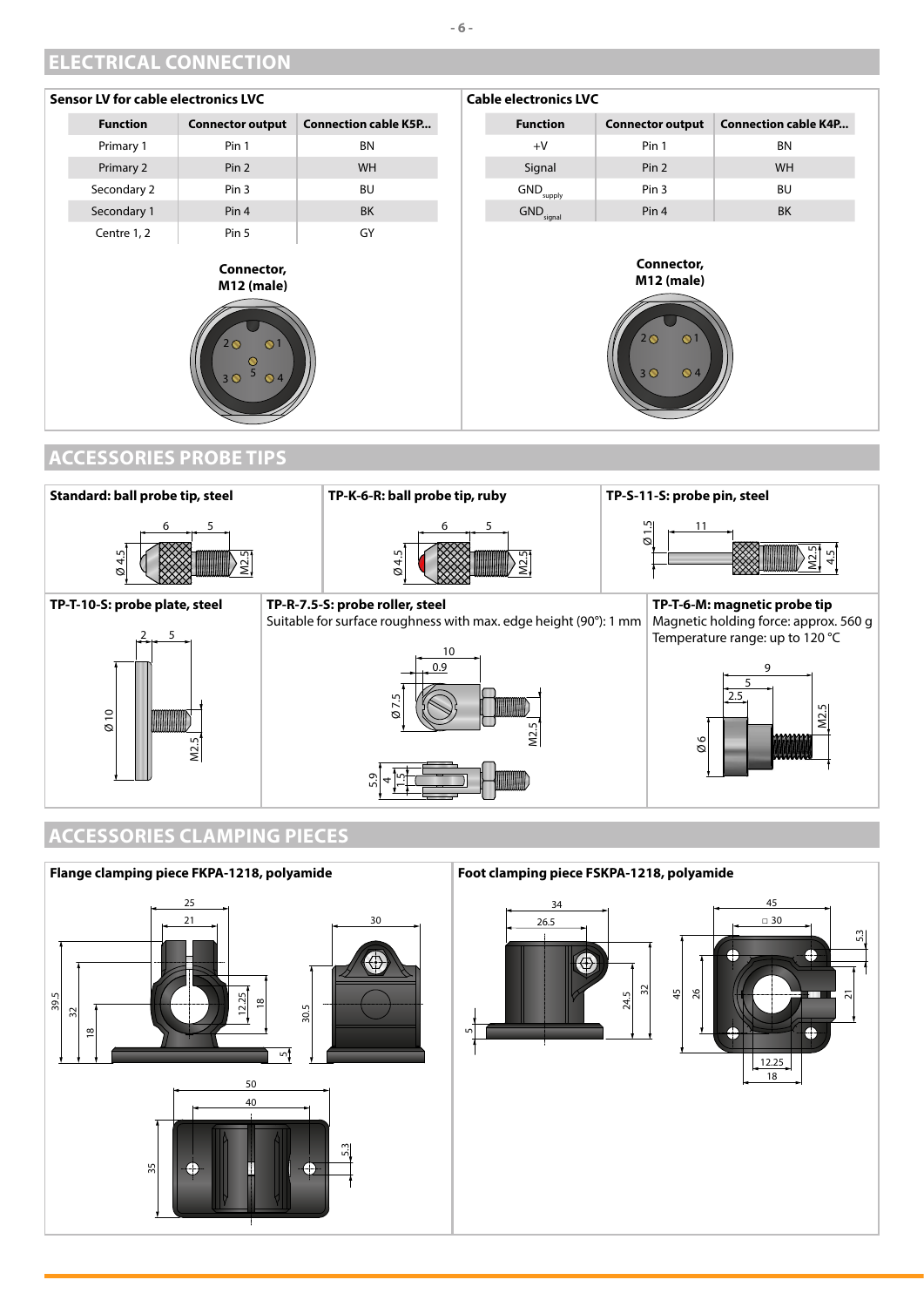<span id="page-6-0"></span>

#### **ORDER CODE ELECTRONICS LVA**